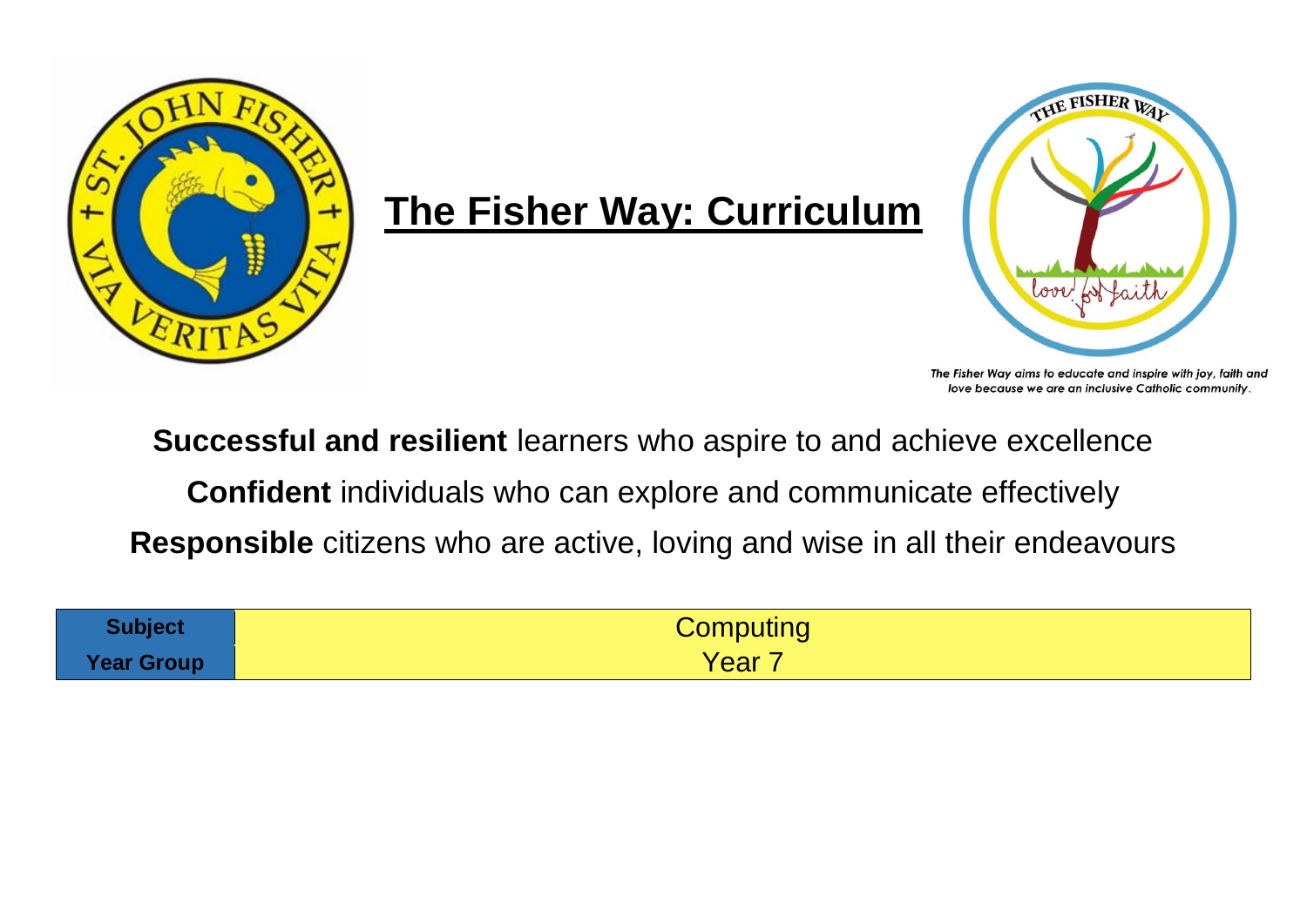| <b>Intent</b>    | Successful and Resilient Learners: who can analyse problems and find efficient, creative solutions for both real world<br>situations and artificial systems<br>Confident Individuals: who can use digital technology effectively, creatively and safely in their personal lives and future<br>careers<br>Responsible Citizens: who understand the social and cultural impact that technology has on their lives and the lives of<br>others.                                                                                                                                                                                                                                                                                                                                                                                                                                                                                                                                                                                                                                                                                                                                                                                                                                                                                                                                                                                                                                                                                                                                                                                                                                                                                             |
|------------------|-----------------------------------------------------------------------------------------------------------------------------------------------------------------------------------------------------------------------------------------------------------------------------------------------------------------------------------------------------------------------------------------------------------------------------------------------------------------------------------------------------------------------------------------------------------------------------------------------------------------------------------------------------------------------------------------------------------------------------------------------------------------------------------------------------------------------------------------------------------------------------------------------------------------------------------------------------------------------------------------------------------------------------------------------------------------------------------------------------------------------------------------------------------------------------------------------------------------------------------------------------------------------------------------------------------------------------------------------------------------------------------------------------------------------------------------------------------------------------------------------------------------------------------------------------------------------------------------------------------------------------------------------------------------------------------------------------------------------------------------|
| <b>Narrative</b> | All learners will use at least 2 programming languages (Python and JavaScript through MakeBlock) to solve a variety of<br>computational problems. All learners will understand the hardware and software components that make up computer systems, and<br>how they communicate with one another and with other systems. All learners will undertake creative projects that involve creating,<br>reusing and repurpose digital artefacts for a given audience.<br>The Year 7 Computing units build on the work covered in KS2 around the safe, respectful and responsible use of technology.<br>Digital Graphics: Skills from Y7 will continue to be developed, and in Y8 there will be a greater focus on using the techniques to<br>create designs instead of recreating provided graphics.<br>Understanding Computers: Skills from Y7 on the basic of hardware and networks will be developed in Y8 to include how the<br>hardware and networks are used to store common files and represent data.<br><b>Problem Solving:</b> Skills from Y7 on Computational Thinking and Logic will be developed in Y8 to include how these skills are<br>applied to create Artificial Intelligence and Machine Learning<br>Digital Literacy: Online safety covered in Y7 will be built up into Y8, with a focus that develops into considering how to be a<br>responsible as well as safe online.<br><b>Programming:</b> Two programming languages (Python and JavaScript through MakeBlock) are taught in both Y7 and Y8. The skills<br>covered in the Micro:bits in Y7 is developed through Y8 by introducing the ZipHalo devices, and the Turtle programming from Y7 is<br>developed through Y8 by introducing more console based programming." |